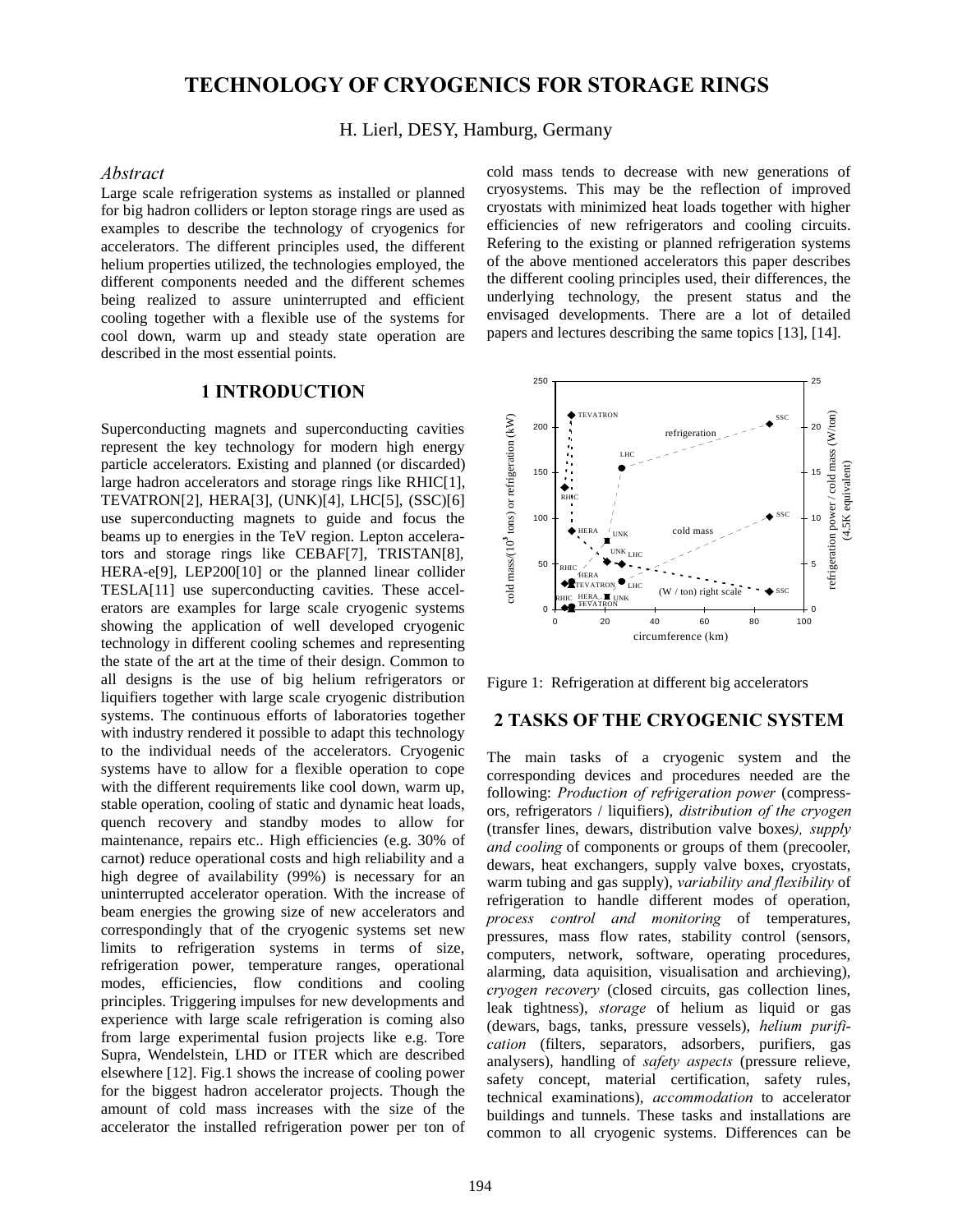

Figure 2: Layout of Coldboxes

found in the choice of cooling principles, optimization of operating conditions, sectorisation and redundancy concepts and the choice of machine components like compressors, turbines etc. which use different technologies.

### **3 REFRIGERATORS**

Modern and high power helium refrigerators are using a modified Claude cycle which is a combination of a Joule Thomson and a Braighton cooling cycle (fig.2). Since for helium the Joule-Thomson effect sets in below its inversion temperature at about 40K (real gas behaviour) effective cooling by isentropic expansion through a nozzle or throttle valve starts only below 10K and  $20*10<sup>5</sup>$  Pa and is thus reserved to the low temperature end of a cryogenic cycle. So the helium temperature of the main flow has to be lowered by a series of heat exchangers which are cooled by a separated stream delivered at  $\approx 20*10^5$ Pa from a helium compressor system. The cooling is produced by the extraction of mechanical work during an adiabatic expansion in an expansion machine. Nowadays oil lubricated screw compressors and turboexpanders with friction free gas bearings (static or dynamic) became standard technology. Both components have a high intrinsic reliability. Compressors run more than 25000 hours without maintenance, turboexpanders running at high rotational speed (>100000 rpm) more than 40000 hours. For more than 1 kW refrigeration power at 4.5K, 2 to 7 turbines are arranged at different temperature levels which at the end expand to the suction pressure of the main compressors either at their first (atmospheric pressure) or second  $(2 \text{ to } 4*10^5 \text{Pa})$  compression stage. High purity helium (few ppm impurities) is required in order not to disturb expander wheels or block flow channels in the standard plate fin aluminum alloy heat exchangers by frozen particles of contaminating gases. Figure 2 shows the layout of existing or proposed coldboxes for different accelerators. The large amount of expansion turbines and heat exchangers reflects the optimization of the cryogenic cycles with respect to flexible cooling demands at high efficiencies. Special optimizations were performed at the low temperature ends of the coldboxes. The maximum theoretical cycle efficiency is the carnot efficiency  $\eta = T_{\text{cooling}}/(T_{\text{ambient}}-T_{\text{cooling}})$ 

which is 1.49% at  $T_{\text{cooling}} = 4.4$ K. Practical efficiencies are  $η_{total} = η_{compressors} * η_{cold} * η_{carnot}$ . They are determined by the compressor and coldbox efficiencies which are typically slightly above 50% each (55% for LEP2 and LHC). Their product (% of carnot of a cycle) has reached for best machines up to30%. The inverse (specific power consumption) expresses the amount of primary power which has to be invested for 1Watt of refrigeration and is a direct measure of the cost factors to produce 1 Watt of refrigeration. Typical values are  $25W/W$  at  $T_{\text{cooline}} = 60K$ , 250W/W at 4.4K, 800W/W at 1.8K. Figure 3 shows the efficiency improvement achieved in the last years.



Figure 3: Specific power consumption of refrigerators

Refrigerators operating at 2 K (CEBAF, TESLA) or lower (LHC: 1.8-1.9K) need to pump on a liquid helium bath to lower the saturation vapour pressure down to values below 31 hPa. The pumping (helium compression to atmospheric pressure) can be done at warm or at cryogenic temperatures or in a mixed mode. Warm pumping stations like roots pumps (high compression ratios), rotary vane pumps (limited volume flow), liquid ring pumps (good cooling, high compression ratio) or combinations of them are being used e.g. at CERN and DESY for test facilities. Operating with warm tubing at subatmosheric pressures makes the system sensitive to air inleaks. The large size of such pumping systems (very high volumetric flow rates at low gas density) and the large and expensive heat exchangers with low pressure drops which are necessary to recover the enthalpy of the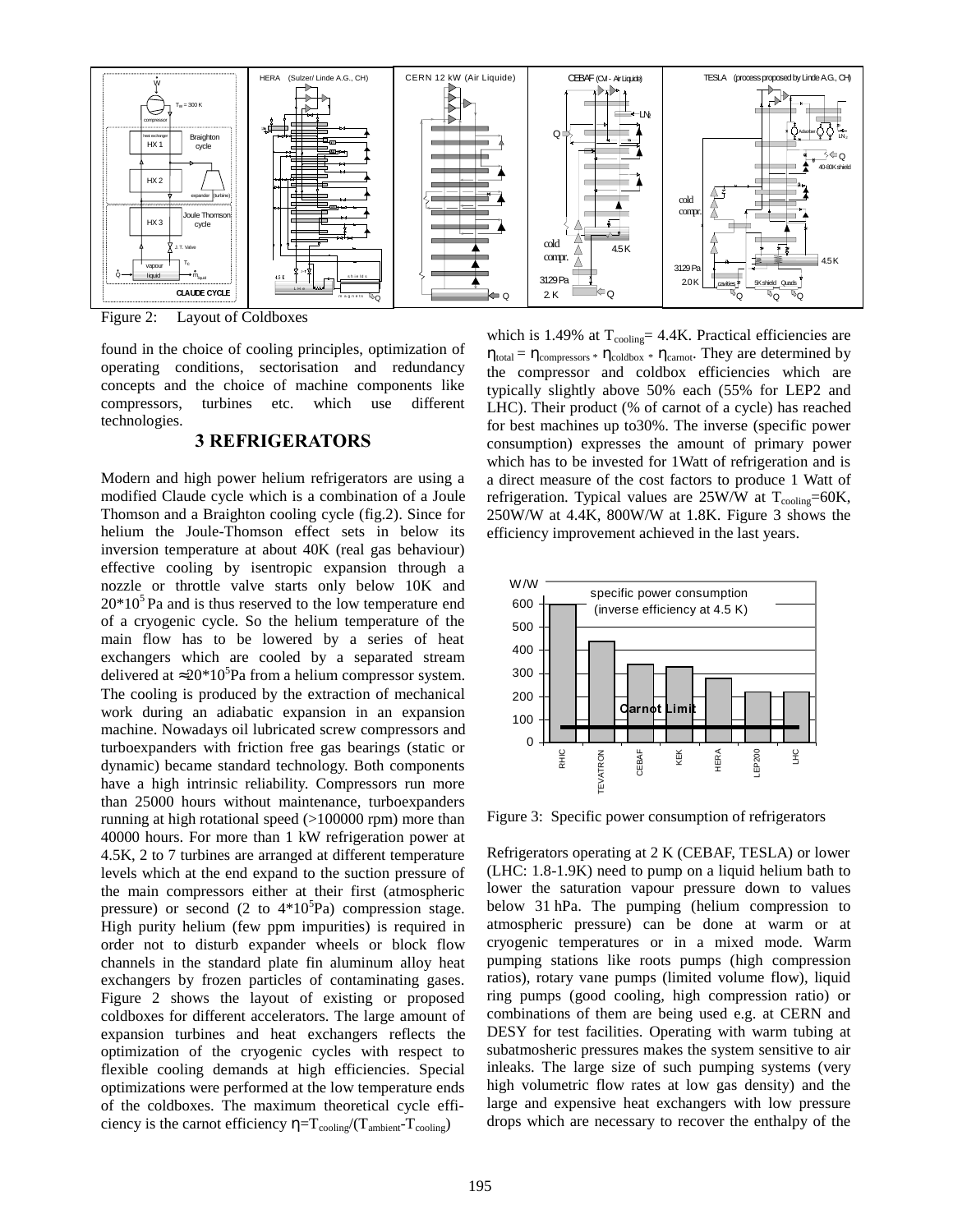pumped cold helium vapour are reasons to better use cold compressors. The techniques developed for expansion turbines can preferably also be used for cold centrifugal compressors. They deliver compression ratios of 2.5 to 3. Because of the high total compression ratio of  $>60$ (at 1.8K, 16 hPa) which is needed to exhaust to the suction of the warm compressors, a series of e.g. 4 to 5 compression stages is necessary (fig. 2). Cold compressors with active magnetic bearings are industrially available[15] and are running at Tore Supra [16] and CEBAF (4 compressors). At the TEVATRON 24  $(+3)$ cold compressors with gas foil bearings are being used to lower the magnet temperatures from 4.6K down to 3.9K [17]. At HERA the temperatures could be lowered to  $4K$ just by lowering the suction pressure of warm compressors to subatmospheric values [18]. The need for LHC will be 24 to 40 and for TESLA  $\approx$ 70 cold compressors. Further development of industrially produced cold compressors is necessary (see section 8).

### **4 LAYOUT OF CRYOGENIC SYSTEMS**

The cooling stations and refrigeration plants can be located as central plants (RHIC, CEBAF, HERA), as distributed systems (SSC, LEP200, LHC, TESLA) or as a mixture with a central liquifier and distributed satellite refrigerators (TEVATRON, UNK) as described in ref. [19]. At central plants maintenance and local checks can easily be performed at a single location and a pool of redundant machinery and spare parts can be installed there. Disadvantages are the long distribution systems with unwanted pressure drops or long cold tubings (transfer lines) with large diameters. Distributed satellite systems need access to the tunnel at several locations (24 at TEVATRON and UNK). The helium can be compressed near to the accelerator components because it returns warm from the satellite refrigerators. Thus pressure drops in the helium return header which increase the temperatures in the accelerator components can be lowered. A cryogenic transfer line is needed to supply the satellites with pressurized liquid from the central liquifier. Large accelerators with lengths of some tens of kilometers like SSC, LHC or TESLA do not suggest central plants. The total cooling power needed in these accelerators, (fig.1), is larger than single cryogenic plants can deliver nowadays (<20kW at 4.5K). The refrigeration stations are located at several locations along the accelerators to supply the cooling power to strings of magnets or cavities (SSC design: 10 locations with 2 coldboxes, each supplying 2 strings of 4.3 km length; LHC:  $3*2 + 2$ stations supplying 8 sectors of 3.3km length, TESLA: 7 locations, each with 2 coldboxes supplying 12 unit sections of 2.5 km length)

# 5 COOLING PRINCIPLES

The cooling principles used to cool the accelerator components (magnets or cavities) are mainly determined by the temperature range of operation, the heat loads (dynamic and static), the helium flow conditions (single or two phase helium, accelerator slope), the heat exchange and heat transport conditions (precooling, recooling, heat extraction), the allowed pressure levels (magnets:  $\approx 20*10^5$  Pa, cavities:  $\approx 2$  to 3\*10<sup>5</sup> Pa) and the spatial distribution of the cold components (accelerator length, accessability to the tunnel etc.). The properties of helium [20] naturally define four ranges of operation which are indicated in figure 4:



Figure 4: Helium phase diagram: p vs. T

Saturated HeliumI at about atmosheric pressure with a temperature of 4.35K is used for bath cooling (pool boiling) with the following characteristics: heat fluxes of 20 W per 1 g/s of helium flow is absorbed by the latent heat of helium. The helium is boiling at constant temperature, defined by the equilibrium vapour pressure in the cooling loop (normally established by the suction pressure of the helium compressors). High heat transfer at small temperature differences (up to  $1 \text{ W/cm}^2$  in the nucleate boiling region). Supercritical, single phase Helium I: Above the critical pressure  $(2.275*10<sup>5</sup>Pa)$ supercritical liquid helium behaves like a standard fluid, it appears only in a single phase, vapour bubbles cannot occur, since the saturation line will never be crossed with temperature rises. Flow instabilities like those in two phase flow conditions are excluded. Heat is absorbed by the sensible heat of the helium with a corresponding increase in temperature (0.5 Watt /  $g/s$ ,  $\Delta T = 0.1K$ ). This is a factor of 40 less than in the two phase cooling mode at the same helium mass flow rate (fig.5). Higher mass flow rates lower the temperature rise. Normally the maximum allowed temperature rise is about 0.1 to 0.2K and limits the maximum length of accelerator components to be cooled in series with single phase helium. The single phase helium flow has to be recooled with boiling saturated helium (heat exchangers in a liquid helium bath). For lower temperatures one has to pump on the helium bath (moving down the saturation line). Below the lambda point (2.17K) helium changes its properties by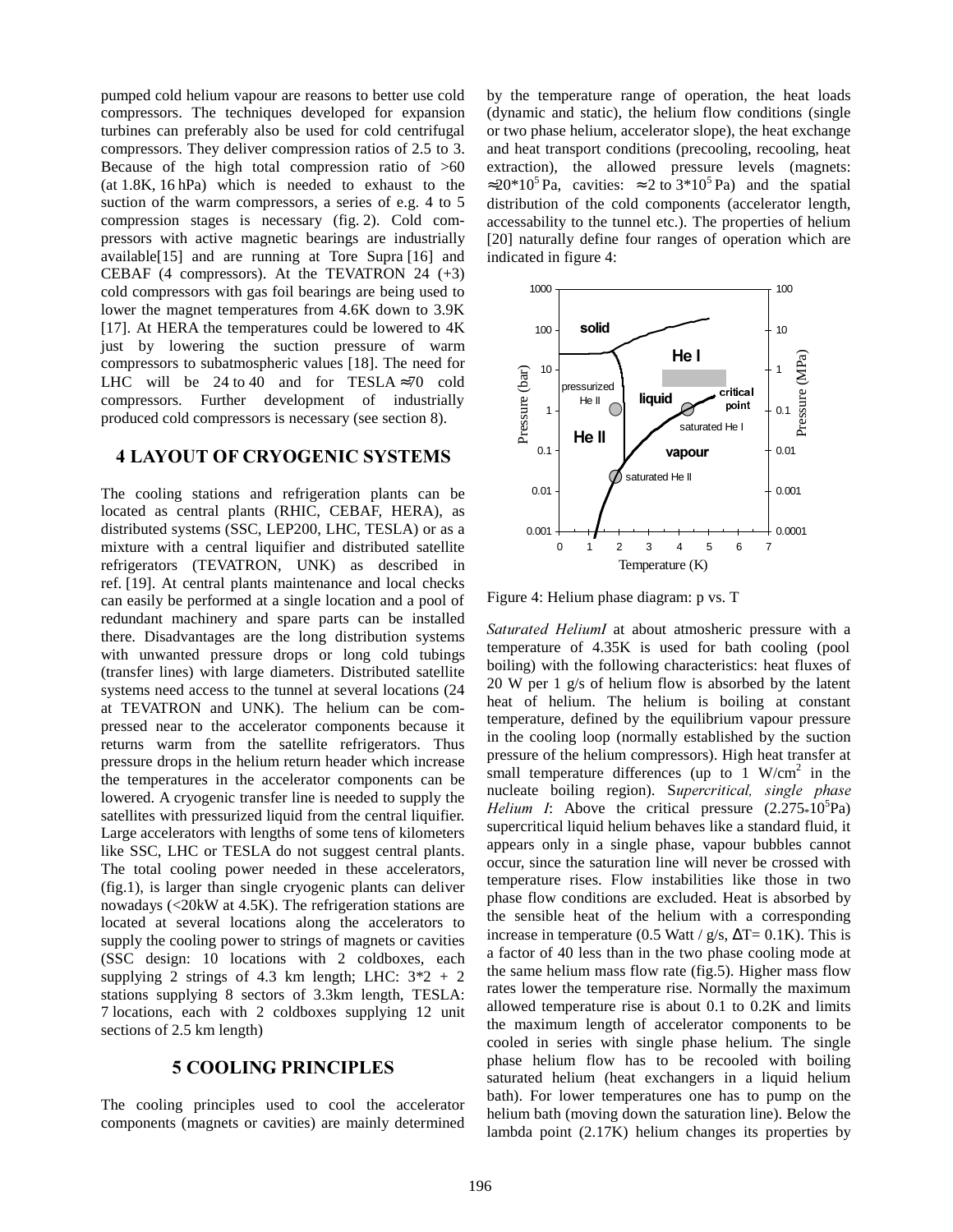occupying new quantumstates (Bose condenstion). Outstanding properties of saturated Helium II are: low viscosity (superfluidity) and extremely high apparent thermal conductivity. Whereas the latent heat nearly does not change, the thermal capacity has a pole-like peak at the lambda point, Fig 5. Cooling systems using saturated helium II operate at subatmospheric pressures between 16 and 50 hPa. Because of the extremely high thermal conductivity ( $\approx 10^3$  x of copper) no overheating of vapour bubbles occurs (totally "quiet" boiling) and heat can be removed without mass transport by evapouration at the surface. Together with the advantages to operate superconducting devices at lower temperatures (higher current densities in s.c. magnets, lower BCS losses in s.c. cavities) helium II offers the best properties to be used in accelerators despite it is about three times more expensive than producing refrigeration at 4.4 K. To overcome two phase flow instabilities and problems of subatmospheric operation within the accelerator components (dielectric breakdown, air contamination) pressurized helium II is used. It can be operated at any but comfortably at atmospheric pressure by subcooling it with saturated helium II.

For other temperature levels like shield cooling between 4.6 and 20 K or cooling of current leads, helium I is used. Thermal intercepts and shields at temperatures between 40 and 80 K are normally cooled by cold high pressure helium gas extracted from an intermediate temperature level of the refrigeration cycle. The enthalpic heat which can be absorbed by the cold helium gas is shown in Fig.5 also in comparison with an alternate shield cooling by liquid nitrogen (TEVATRON, KEK). Figure 6 shows the cooling principles used at different accelerators. Cavities are normally cooled in a saturated liquid helium bath with He I (4.4K, LEP, KEK, HERA-e) or with He II (< 2.1K, CEBAF, TESLA). Bath cooling for magnets is used for compact devices or single magnets only. Two phase flow problems like blockage of vapour flow by the liquid or blockage of liquid flow by the vapour phase (high flow speeds of vapour in countercurrent flow conditions) and local overheating (e.g. at magnet coils) by formation of vapour bubbles are reasons not to use direct bath cooling for long strings of accelerator magnets. They are preferably cooled with single phase supercritical helium. The necessary recooling of the single phase flow is optained at distinct recooler positions (SSC every 180m, RHIC every  $\approx 105$ m with a recirculating single phase helium centrifugal pump). At HERA, UNK and the TEVATRON the magnets are recooled continuously by a heat exchanger tube within the magnets or a concentric tube which contains backflowing two phase helium, produced at the end of the magnet string by Joule-Thomson expansion of the supercritical helium. In the LHC design the heat exchanger tube operates at 1.8K and the magnets are filled with static pressurized helium II. Extensive studies and modelling were performed to understand heat conduction and heat transfer in static and forced flow helium II (see references in [21]).



Figure 5: Enthalpy differences of helium (absorbable heat at different temperatures)



Figure 6: Cooling principles used at different accelerators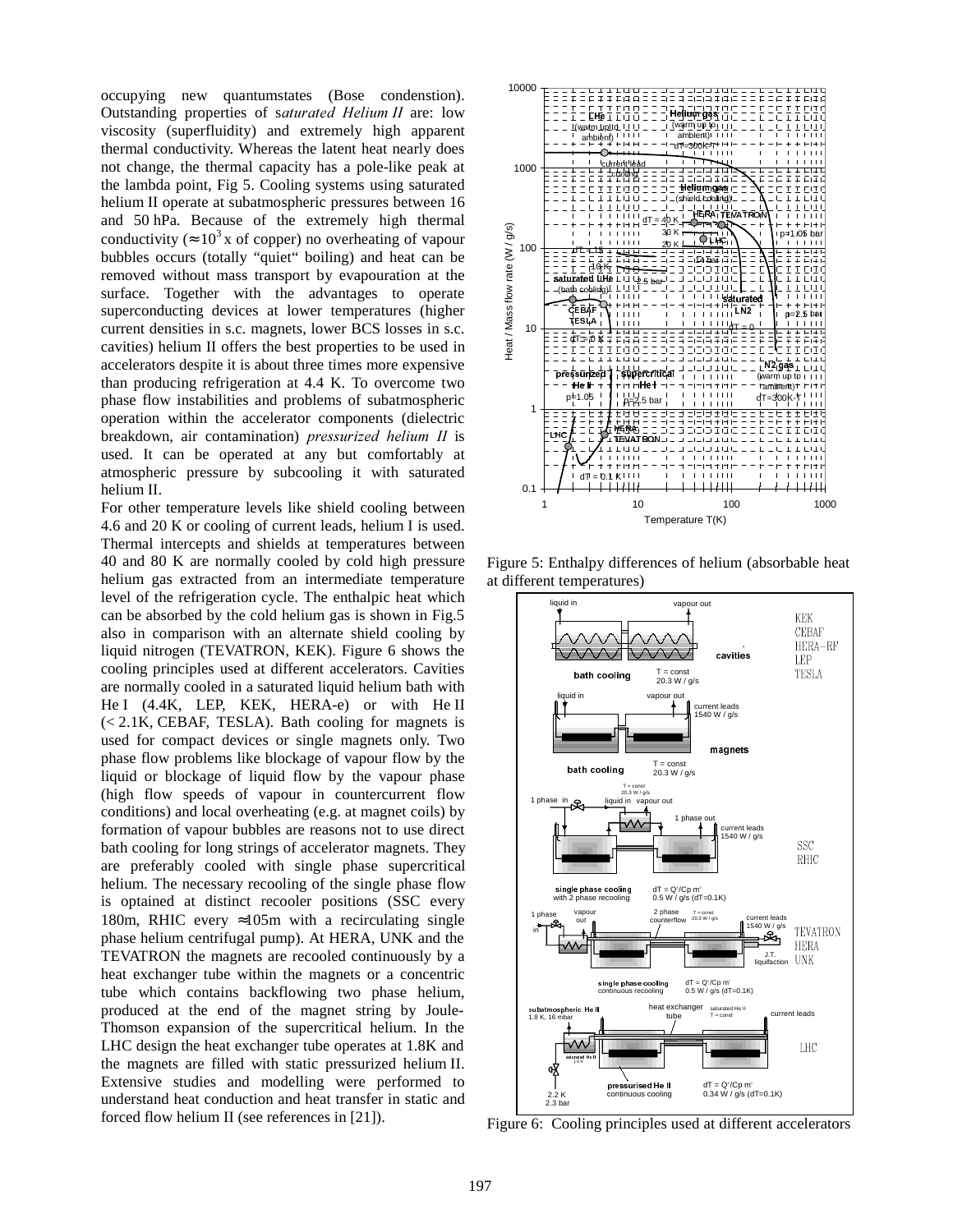### 6 Cryostats

The minimisation of heat inleaks to the accelerator components in their cryostats is only one of the many functionalities of the cryostats. The most important of them and the standard techniques are: Thermal insulation (vacuum insulation at pressures: warm  $10^{-4}$ hPa, cold  $10^{-5}$ - $10^{-7}$ hPa; choice of low heat conductivity materials with optimized geometries; use of multi layer reflective superinsulation: 20-30 layers between 300K and 80K, 5-10 layers below 80K, density:10-20 layers/cm; use of heat shields with active cooling to absorb heat inleaks at the highest possible temperature level resulting in about:  $\langle 1.5 \text{W/m}^2 \text{ from } 300 \text{K} \text{ to } 80 \text{K}, 0.1 - 1 \text{W/m}^2 \text{ from } 80 \text{ to } 80 \text{K} \rangle$ 4.5K, depending on vacuum), container for helium (leak tightness:  $10^{-9}$  hPa l/sec), support of accelerator components (precise positioning, survey, mechanical stability), electrical connections (current leads, s.c. connections, cold diodes, rf coupler etc.), *monitoring* (sensors, tuners),  $safety$  (gas relieve), sectorisation (vacuum barriers, plugs, valves and tube connections),  $assently$  (repairs, cleanness). Different techniques are used to support the cold masses with e.g. posts (SSC, RHIC, LHC, TESLA) or fiber reinforced tapes (HERA, UNK). The same standard techniques are being applied to cryogenic transfer lines and cryogenic supply and valve boxes. Cryogenic supply and return lines can be integrated into the vacuum container of the cryostat (SSC, RHIC, TESLA, partially LHC) whereas seperate transfer lines allow for a choice of larger diameters for the cold vapour return lines (LHC, HERA).

# **7 Sectorisation and Redundancies**

The length of s.c. accelerators is cryogenically sectorised in order to handle the sections seperately, distribute the heat loads to parallel cooling loops, cool down and warm up small sections to enable a fast intervention, repair or replacement of cryostats and components. Sections are separated by valves, vacuum barriers and plugs (LHC) or "u"-tubes (CEBAF, SSC). The section lengths are individually chosen at different accelerators and depend on the heat loads, cool down/warm up time, accepted accelerator downtime for interventions and repairs, expected reliability of components and effordable redundancies. The choice of sector lengths is a compromise between the available cooling power, reduced repair downtimes, number of separating elements (which can fail themselves), simplicity of the system and costs. Figure 7 shows the choice of sector lengths at different accelerators. The sectorisation at hadron machines is mainly determined by their cooling loops whereas at lepton machines with s.c. cavities often single cryostat modules are cooled. An exception will be TESLA where - because of cost reasons and reduction of warm/cold transitions - not single modules but strings of cavity modules (147m) or accelerator units (2.5km) are supplied with liquid or by one refrigerator, respectively. The tubing of units should be dimensioned such that



Figure 7:Sector lengths, cooling loops and refrigerator sections

neighboured refrigerators can deliver their spare capacities to a failing section.

### 8 Trends and Developments

The following trends and developments are being observed and commented [22]: Coldboxes: There is no principal limitation in refrigeration power given by the coldbox size. The size is limited by transport constraints, but there are ideas to develop and use helium filled air lifters (up to150 t?). Computer aided designs, modelling and optimization of cycles can produce higher efficiencies. There is a tendency to split coldboxes into modules at the following temperature levels: >80K:  $(LN<sub>2</sub>$  precooler module, eventually perlite insulated [23]), >20K: coldboxes at the surface, <20K coldboxes installed on tunnel level  $[10]$ ,  $\lt$  2.1K: seperate cold compressor boxes. Heat exchanger, made from brazed plate fin Alalloy became mass produced standards with high efficiencies at low temperature differences. Coldbox sizes envisaged by industry are: 30 kW (4.4K) or 10000 l/h  $(=340g/s)$  or 5 kW (1.8K). For comparison: LHC: 18kW, TEVATRON 6200 l/h (with LN2 precooling), TESLA (3.6 kW at 2K).

Turboexpanders: There is no development in sight: Existing types are very reliable. Standard machines use static or dynamic gas bearings. There is a tendency to use more efficient wet turbines (<10K) instead of Joule-Thomson expansion valves (recover 1 to 2J/g i.e. 500- 1000W with 500 g/s at 4.5K). Cold Compressors [24]: Industrial cold centrifugal compressors are available, running at CEBAF and TORE SUPRA. They use highly sophisticated and expensive active magnetic bearings. The foil gas bearing cold compressors running at the TEVATRON needed maintenance which was not negligable. New developments are necessary. Prototypes are developed. They use either the technology of turbines with static gas bearings [25] or new developed ceramic ball bearings [26]. Tests were performed at CERN. Ideas coming up to use HTSC magnetic bearings. There is a